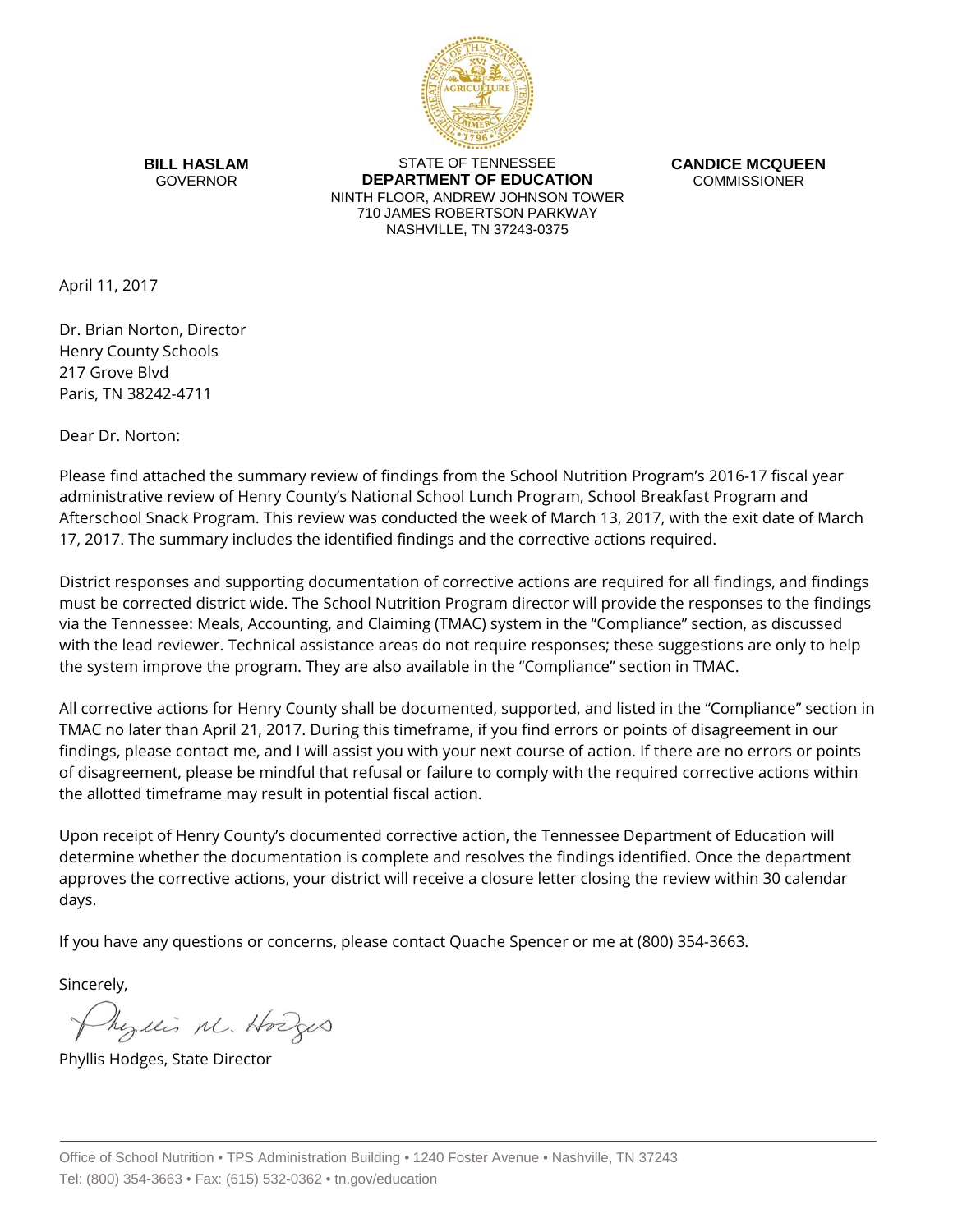

# **Henry County (400)**

**Review ID: 545**

## **Exit Conference Date: 3/17/2017**

Review Year: 2017

Month of Review: January

Lead Reviewer: Quache Spencer

| <b>Findings</b><br>Area | <b>Finding Description</b> | <b>Required Corrective Action</b> |
|-------------------------|----------------------------|-----------------------------------|
|-------------------------|----------------------------|-----------------------------------|

#### **SFA - Level Findings**

| $100 -$<br>Certification<br>and Benefit<br>Issuance | $V - 0100$ | Two applications were<br>not processed within<br>the allotted 10-day<br>timeframe.                                                                                                                                                                                                          | Retrain staff on a process for<br>benefit issuance to ensure that<br>applications are processed<br>within the proper timeframe.<br>Upload an agenda and a sign-in<br>sheet as documentation of<br>compliance.      |
|-----------------------------------------------------|------------|---------------------------------------------------------------------------------------------------------------------------------------------------------------------------------------------------------------------------------------------------------------------------------------------|--------------------------------------------------------------------------------------------------------------------------------------------------------------------------------------------------------------------|
| $100 -$<br>Certification<br>and Benefit<br>Issuance | $V-0100$   | Multiple applications<br>were incomplete or<br>certified incorrectly.<br>Two applications were<br>certified as free and<br>should have been<br>certified as reduced;<br>One application was<br>certified as free and<br>should have been<br>denied;<br>Two applications were<br>incomplete. | Correct all application errors and<br>contact the families if the<br>correction changes benefit<br>statuses.<br>Upload all documentation<br>regarding corrections and family<br>notifications.                     |
| $100 -$<br>Certification<br>and Benefit<br>lssuance | $V-0100$   | One application had an<br>income marked as<br>weekly, and the staff<br>verified it as monthly<br>without verifying the<br>information with the<br>family.                                                                                                                                   | Retrain staff on a process for<br>benefit issuance to ensure all<br>documents are calculated and<br>converted correctly.<br>Upload an agenda and a sign-in<br>sheet as documentation to<br>demonstrate compliance. |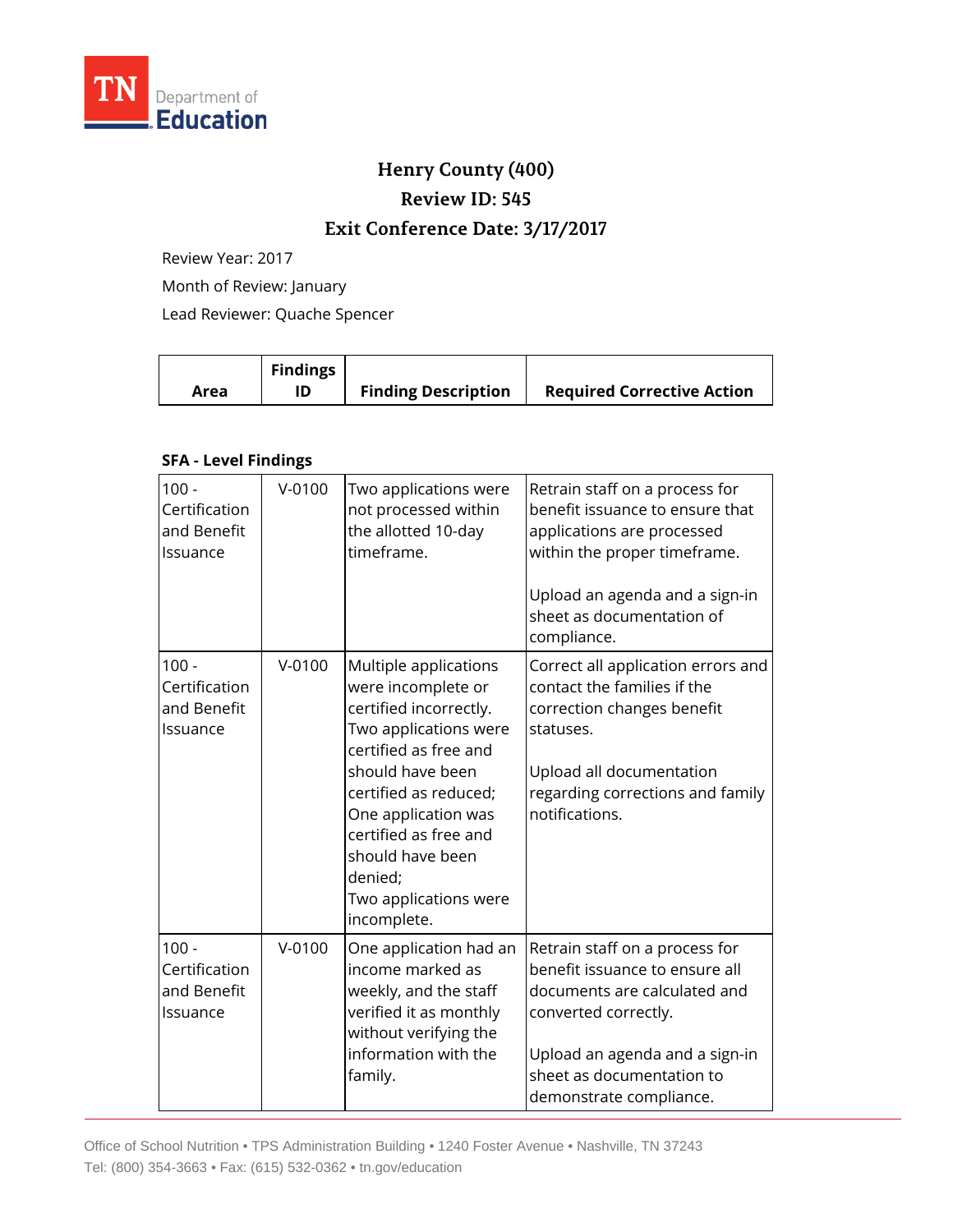

# Department of

| $700 -$<br>Resource<br>Management | $V-0700$ | Paid lunch prices for<br>2016-17 did not meet<br>the current<br>requirements. The SFA<br>opted not to raise lunch<br>prices despite having<br>completed the Paid<br>Lunch Equity tool. | Increase the paid lunch prices to<br>meet the current requirements<br>using the Paid Lunch Equity tool.<br>Upload evidence of increased<br>pricing.                                                                                       |
|-----------------------------------|----------|----------------------------------------------------------------------------------------------------------------------------------------------------------------------------------------|-------------------------------------------------------------------------------------------------------------------------------------------------------------------------------------------------------------------------------------------|
| 800 - Civil<br><b>Rights</b>      | $V-0800$ | The complaint<br>procedure did not<br>contain the USDA non-<br>discrimination<br>statement. Some<br>menus contained the<br>incorrect non-<br>discrimination<br>statement.              | Revise the complaint procedure<br>to include the non-<br>discrimination state and revise<br>all menus to contain the correct<br>statement.<br>Upload the revised complaint<br>procedure and April menu as<br>documentation of compliance. |

### **Site - Level Findings: Lakewood Elementary (0033)**

| 1100 - Smart<br>Snacks in<br>School | $V-1100$ | Foods sold to students<br>during the school day<br>did not meet Smart<br>Snack requirements.<br>Multiple types of Pop-<br>tarts are available for<br>sale that are not whole<br>grain.                                                                                                                                                                                       | Remove the non-compliant Pop-<br>tarts from the list of smart<br>snacks for sale.<br>Upload documentation to<br>demonstrate compliance.                                                                                                                     |
|-------------------------------------|----------|------------------------------------------------------------------------------------------------------------------------------------------------------------------------------------------------------------------------------------------------------------------------------------------------------------------------------------------------------------------------------|-------------------------------------------------------------------------------------------------------------------------------------------------------------------------------------------------------------------------------------------------------------|
| 1400 - Food<br>Safety               | $V-1400$ | The SFA's food safety<br>plan was not<br>implemented. There is<br>no specific SOP that<br>could be found<br>regarding wearing<br>gloves while handling<br>ready-to-eat foods.<br>Additionally, an<br>employee was observed has taken place.<br>handling a bowl of<br>unwrapped apples with<br>no gloves on while<br>putting them back into<br>storage after meal<br>service. | Create a standard operating<br>procedure (SOP) regarding said<br>protocol for handling ready-to-<br>eat foods. Train staff on the<br>proper protocol for handling<br>ready-to-eat foods.<br>Upload an agenda and sign in<br>sheet as evidence that training |
| 1400 - Food                         | $V-1400$ | Onsite storage                                                                                                                                                                                                                                                                                                                                                               | Place food items six inches or                                                                                                                                                                                                                              |